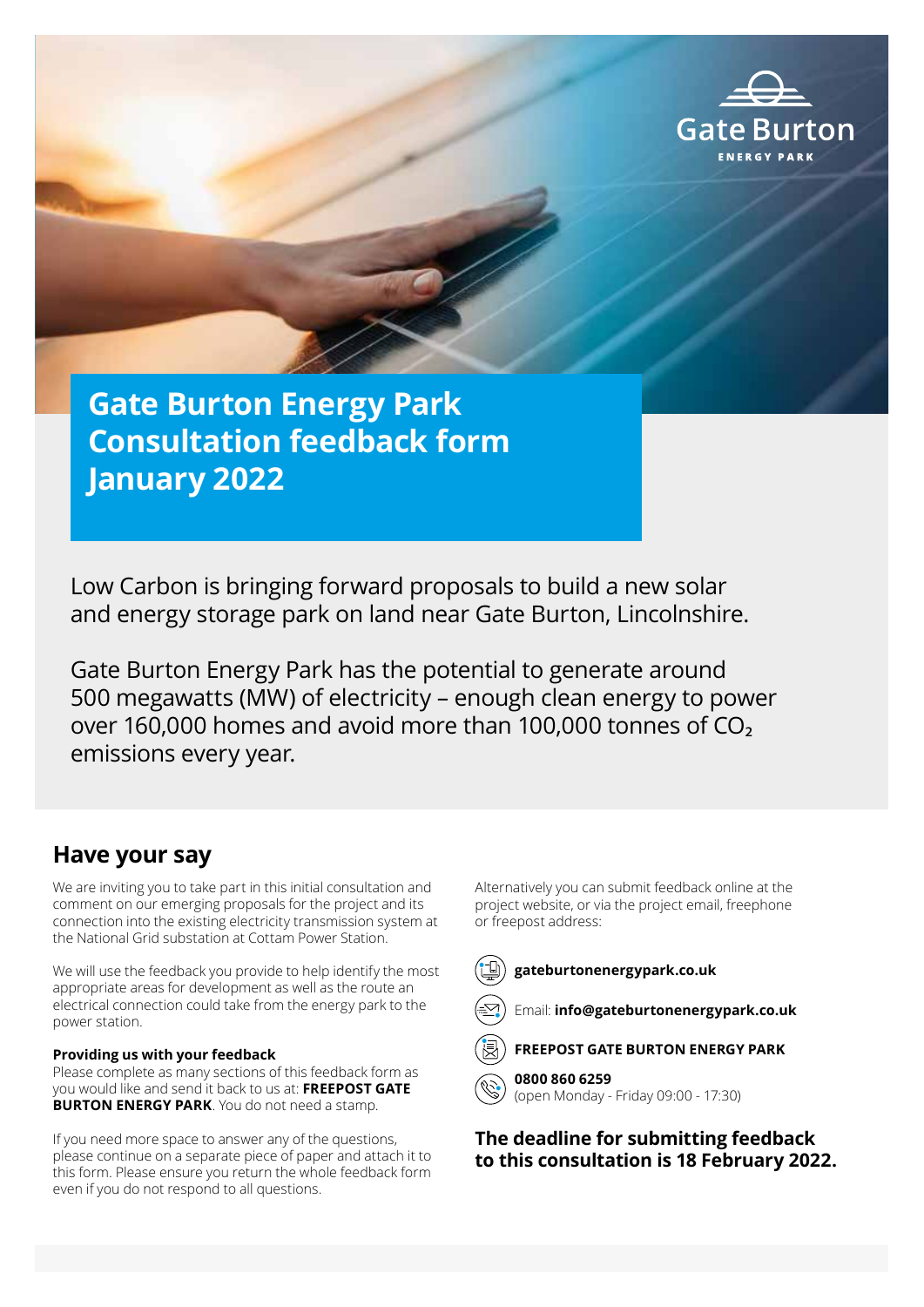## **About you**

You do not have to supply personal details; however it will help us work towards meeting the needs of the public during the consultation.

| Title:<br>First name:                                                                                                                                                                                           |         |                   |
|-----------------------------------------------------------------------------------------------------------------------------------------------------------------------------------------------------------------|---------|-------------------|
| Surname:                                                                                                                                                                                                        |         |                   |
| Are you responding on behalf of an organisation? (if 'yes' tick box)                                                                                                                                            |         | Yes               |
| Name of organisation:                                                                                                                                                                                           |         |                   |
| Address:                                                                                                                                                                                                        |         |                   |
|                                                                                                                                                                                                                 |         |                   |
|                                                                                                                                                                                                                 |         |                   |
| Postcode:<br>E-mail:                                                                                                                                                                                            |         |                   |
| 36-50<br>18 and under<br>19-35<br>$51 - 65$<br>Age range:                                                                                                                                                       | Over 65 | Prefer not to say |
| Did you attend a consultation event (in-person and / or online webinar)?                                                                                                                                        | Yes     | No                |
| If you would like to receive project updates, please tick one of the boxes<br>on the right to indicate how you would like to be contacted and provide<br>the relevant details in the 'About you' section above. | Email   | Post              |

This consultation is being carried out by Camargue acting on behalf of Low Carbon. Please refer to the Data Privacy Notice on the back of this form for details of how your personal data will be handled.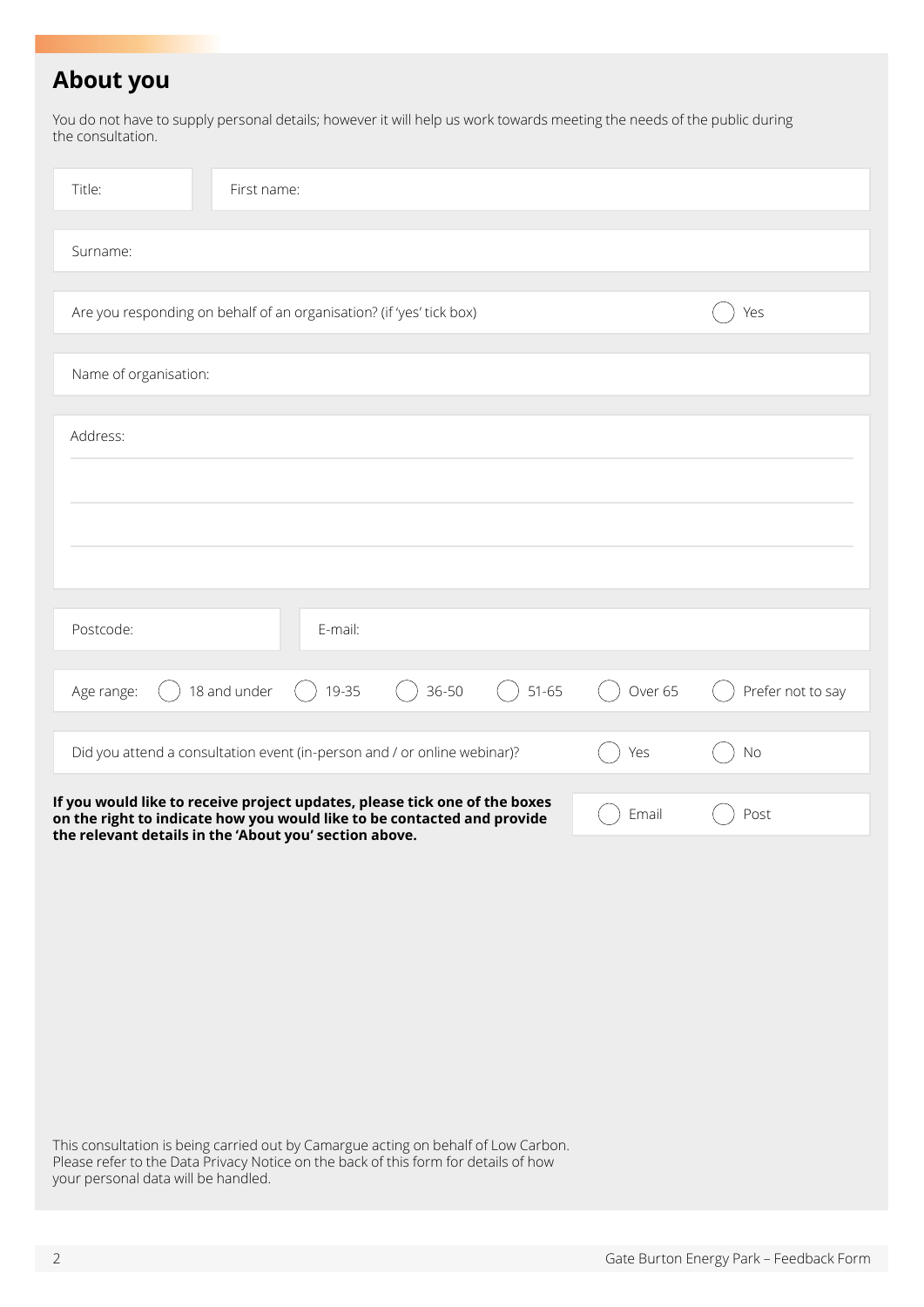## **Section 1: General**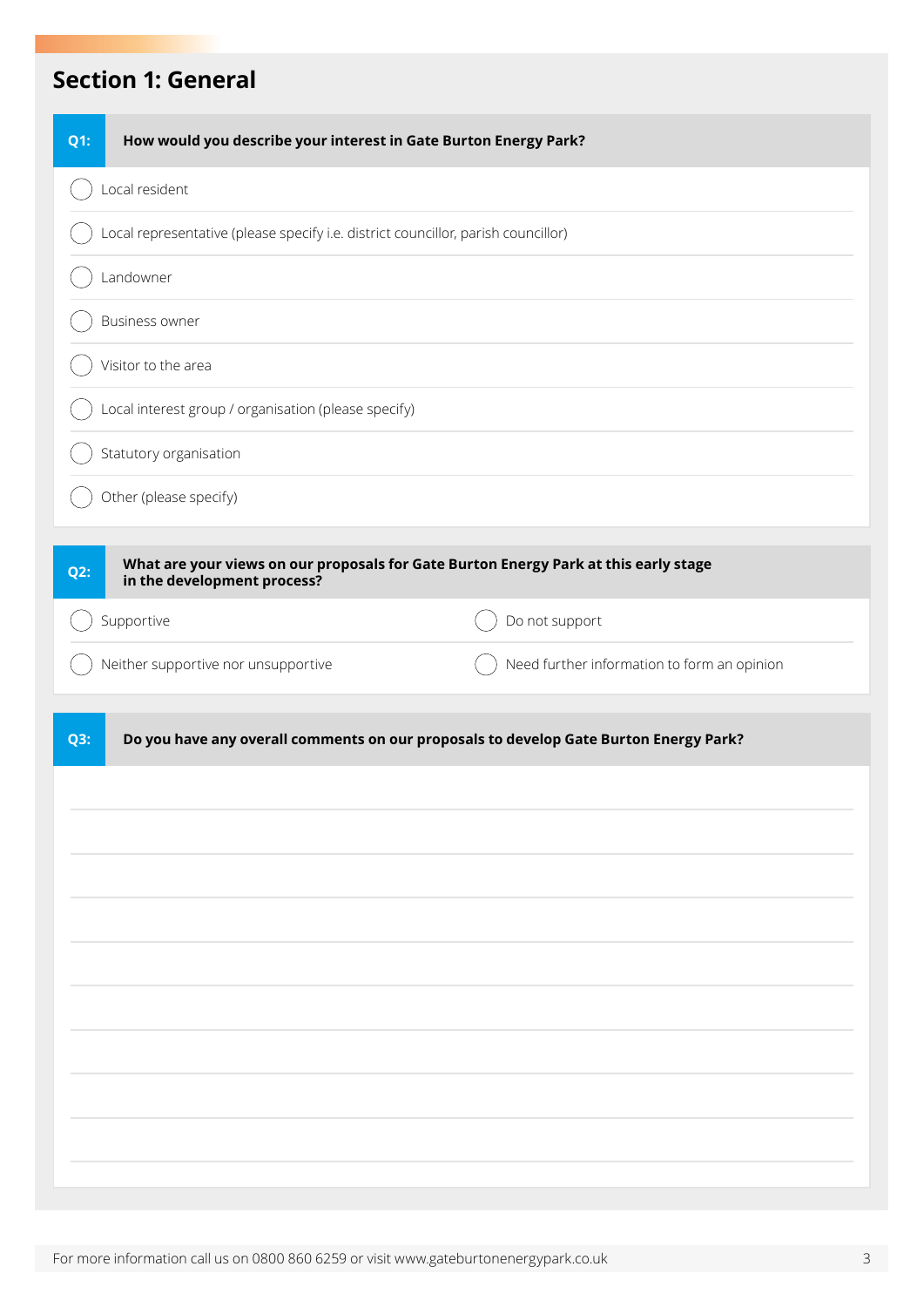# **Section 2: Gate Burton Energy Park**

| What aspects of the proposed Gate Burton Energy Park are most important to you?<br><b>Q4:</b>                 |  |
|---------------------------------------------------------------------------------------------------------------|--|
| Please tick as many that apply, using the text box below to provide additional information.                   |  |
| Ecology and wildlife (please indicate any plant, animal or bird species you think are particularly important) |  |
| Landscape and visual impact (please indicate any local viewpoints you think are particularly important)       |  |
| Local heritage and archaeology (please indicate any sites of importance)                                      |  |
| Land use and agriculture                                                                                      |  |
| Flood risk                                                                                                    |  |
| Noise                                                                                                         |  |
| Traffic access and construction (for example important local roads)                                           |  |
| Tourism and recreation                                                                                        |  |
| Other (please provide details of any other aspects that are of importance to you or your local community)     |  |
|                                                                                                               |  |
|                                                                                                               |  |
|                                                                                                               |  |
|                                                                                                               |  |
|                                                                                                               |  |
|                                                                                                               |  |
|                                                                                                               |  |
|                                                                                                               |  |
|                                                                                                               |  |
|                                                                                                               |  |
|                                                                                                               |  |
|                                                                                                               |  |
|                                                                                                               |  |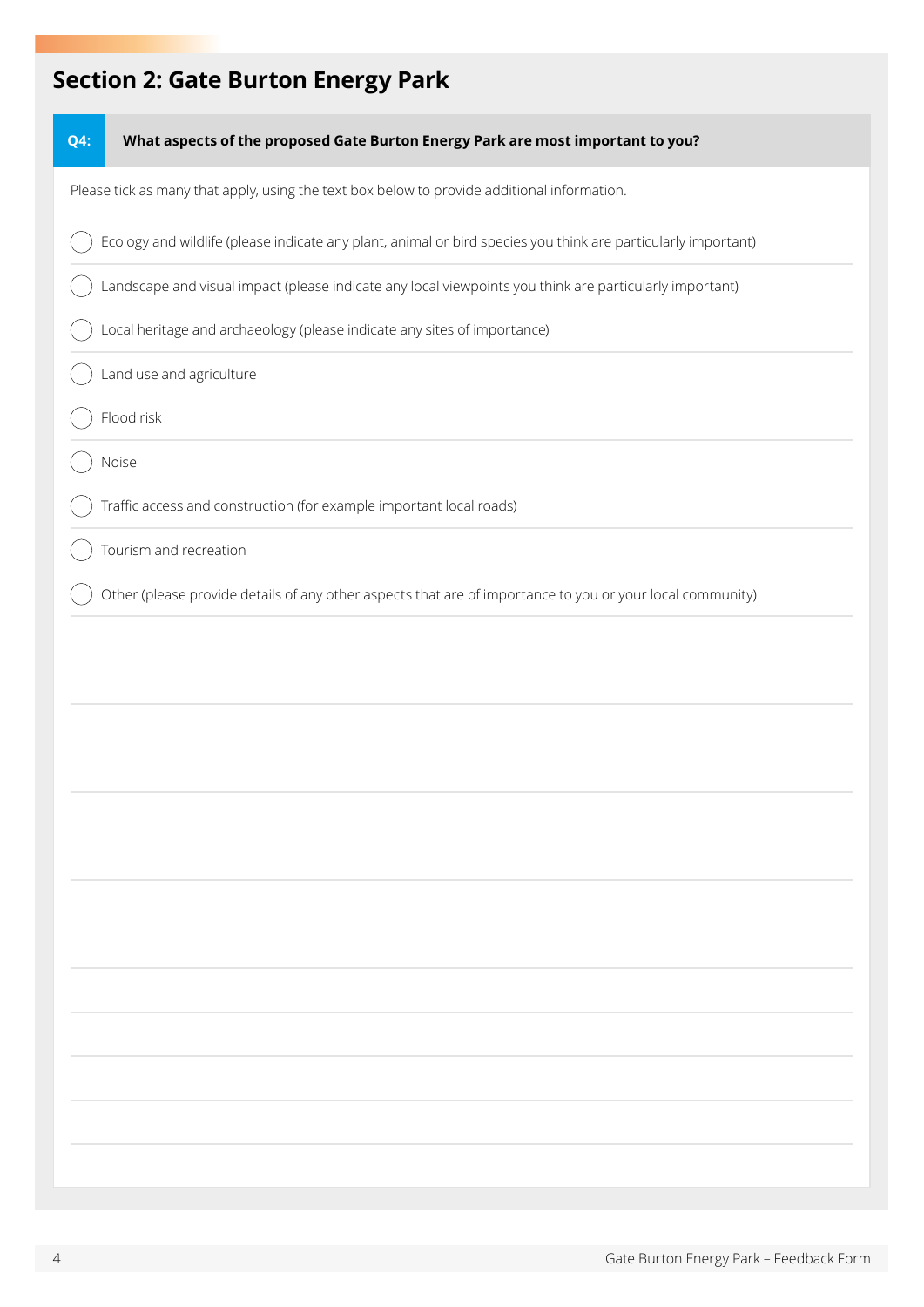# **Are there any other issues you feel we should be aware of as we continue to develop our proposals for this project? Q5:**

Please give specific details on any parts of the proposals or geographic locations that you mention in your response including place names, road names or other relevant details.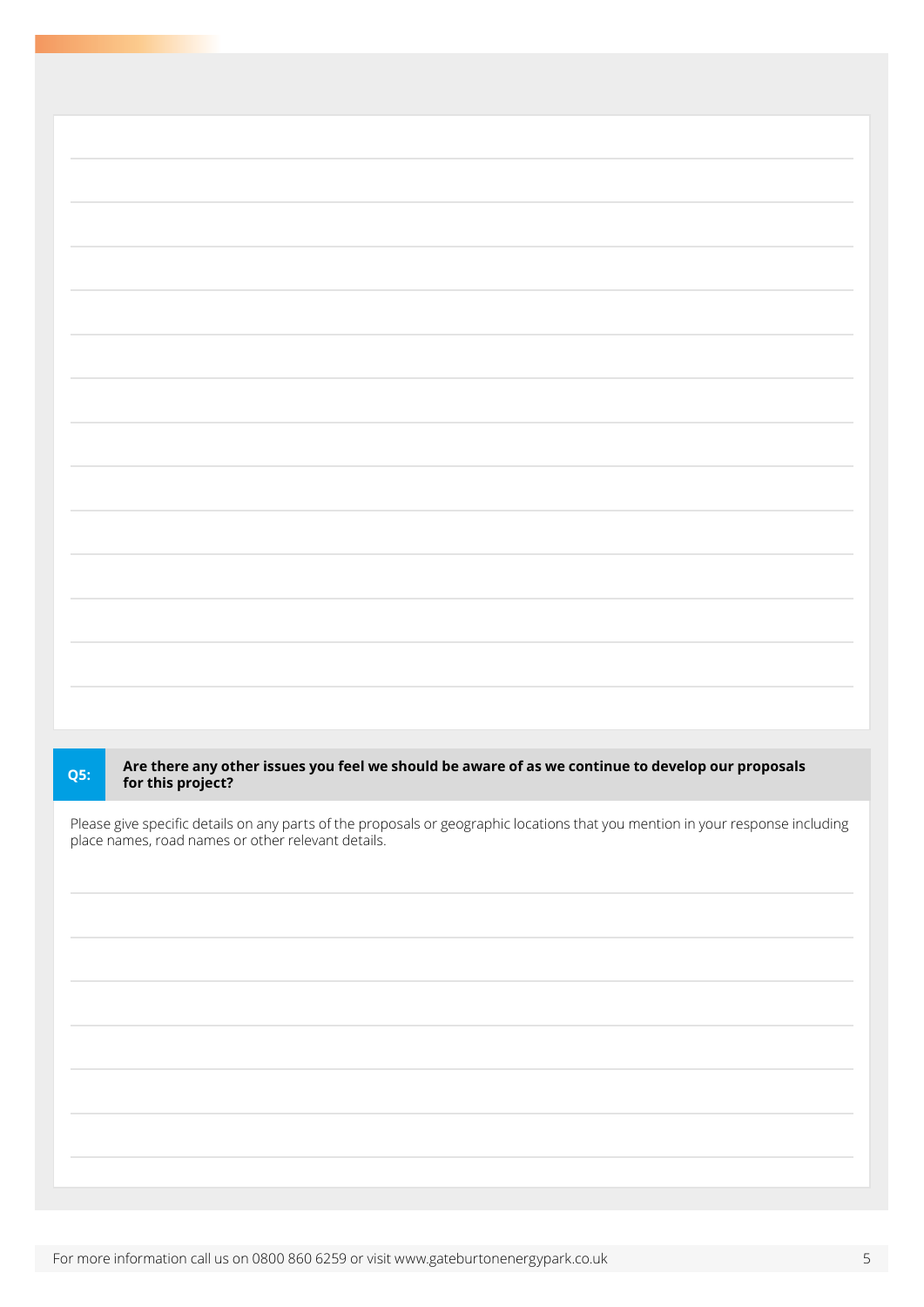### **Please provide any suggestions of initiatives you would like us to explore to help facilitate or directly deliver wider benefits to the community and / or meet local needs. Q6:**

These could include:

- New wildlife habitats / environments
- Funding to support local community groups and projects (please describe the project and / or name of the local community group)
- Incorporation of recreational access improvements in our design (i.e. new footpaths)
- Educational areas in proximity of the site
- Site tours for the community and / or schools
- Working with local schools
- Other (please specify)

### **Section 3: Grid connection**

Gate Burton Energy Park would connect into the electricity transmission system at the existing National Grid substation at Cottam Power Station. We have identified a number of broad route corridors within a defined search area which a connection could follow.

**Q7:**

**Please provide any overall comments you have on:**

- **The broad route corridors we have identified that the connection cable(s) could follow to connect Gate Burton Energy Park to Cottam Power Station**
- **The use of overhead or underground cables to facilitate the connection to Cottam Power Station**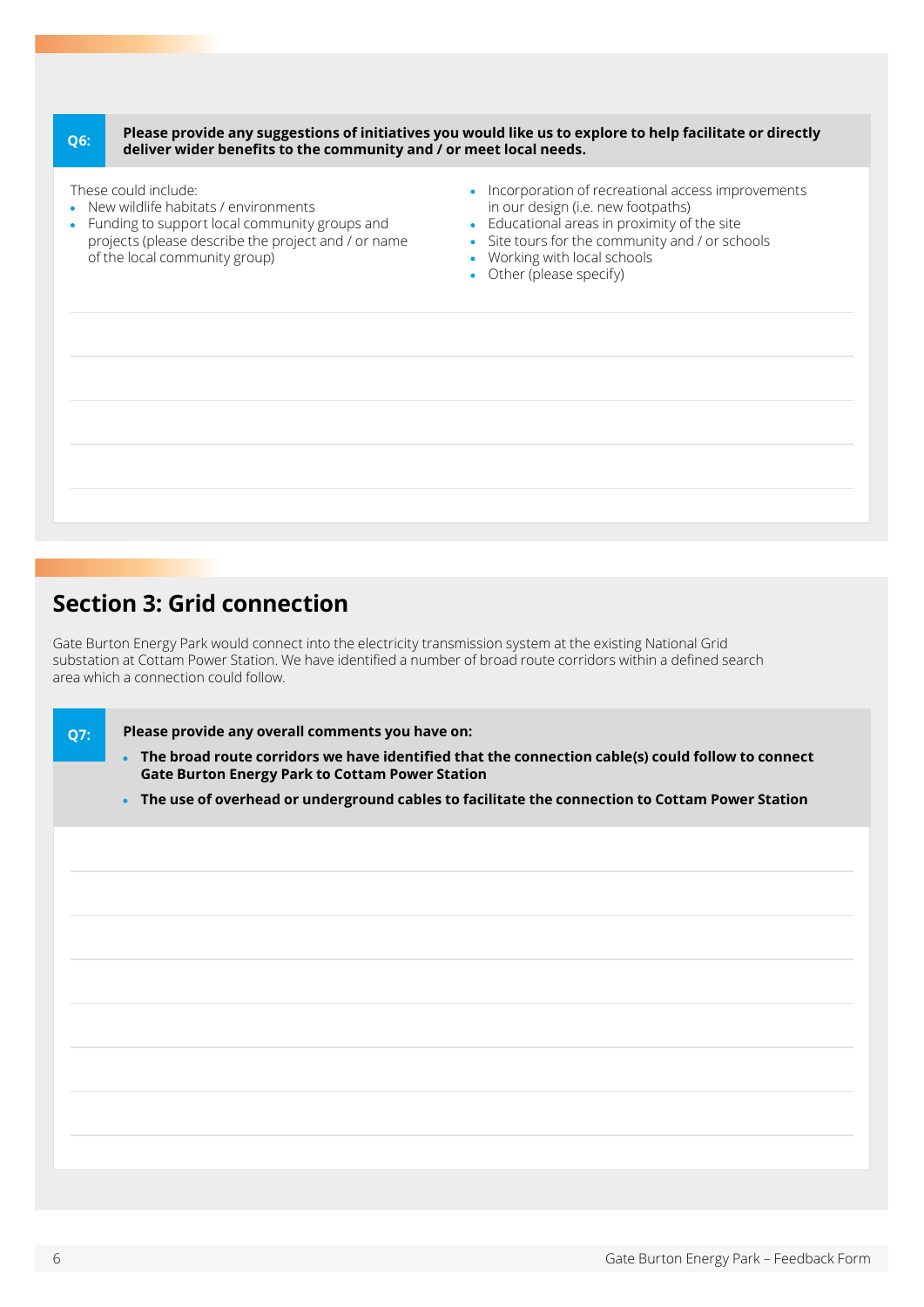# **Section 4: Consultation process**

| <b>Q8:</b> | like us to consider for future stages of consultation.                                                                                                | Please provide any overall comments you have on this consultation and any suggestions you would |
|------------|-------------------------------------------------------------------------------------------------------------------------------------------------------|-------------------------------------------------------------------------------------------------|
|            |                                                                                                                                                       |                                                                                                 |
|            |                                                                                                                                                       |                                                                                                 |
|            |                                                                                                                                                       |                                                                                                 |
|            |                                                                                                                                                       |                                                                                                 |
|            |                                                                                                                                                       |                                                                                                 |
|            |                                                                                                                                                       |                                                                                                 |
|            |                                                                                                                                                       |                                                                                                 |
|            |                                                                                                                                                       |                                                                                                 |
|            |                                                                                                                                                       |                                                                                                 |
| <b>Q9:</b> | How did you find out about this consultation?                                                                                                         |                                                                                                 |
|            |                                                                                                                                                       |                                                                                                 |
|            | Social media                                                                                                                                          | Word of mouth                                                                                   |
|            | Media (newspaper, radio, TV)                                                                                                                          | Receipt of a project leaflet / card                                                             |
|            | Through a local group / organisations                                                                                                                 | Other (please specify below)                                                                    |
|            |                                                                                                                                                       |                                                                                                 |
|            |                                                                                                                                                       |                                                                                                 |
|            |                                                                                                                                                       |                                                                                                 |
|            |                                                                                                                                                       |                                                                                                 |
| Q10:       | How informative have you found our consultation events (in-person and / or online webinars)<br>and / or our consultation materials (print / digital)? |                                                                                                 |
|            | Very informative                                                                                                                                      | Not informative                                                                                 |